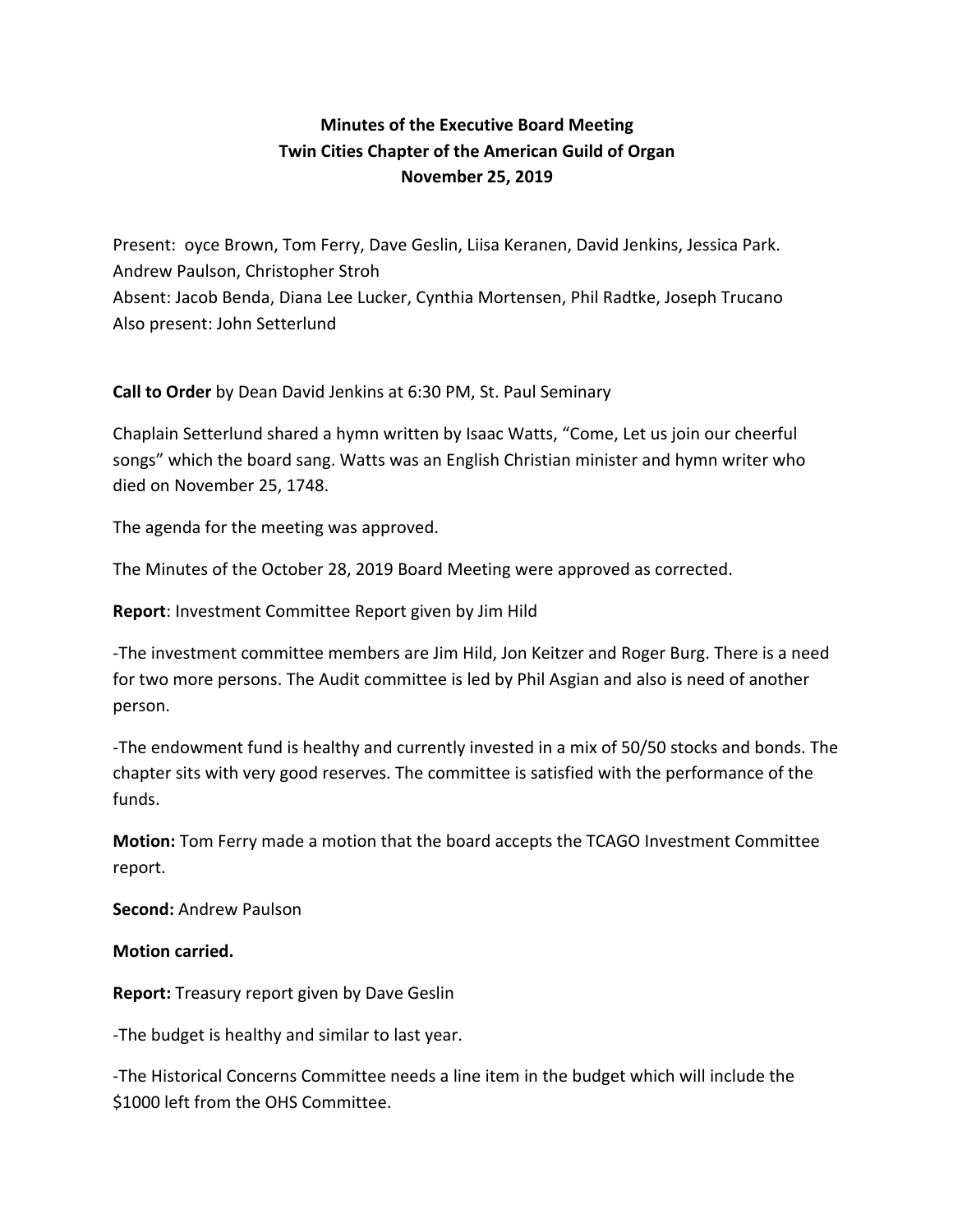-The income from membership is steady from last year. Laura Edmund has been following up with late memberships resulting in an additional dozen members.

-The board is deeply grateful for the financial work done by David Geslin.

**Motion**: Tom Ferry made motion to accept the treasurer's report.

**Second**: Liisa Keranen

## **Motion carried.**

**Report**: Secretary's report given by Joyce Brown

-Mary Joy Rieder has been contacted by David Jenkins to be the Nominating Committee chair for 2020.

**Report:** Sub Dean Report given by David Jenkins for Jacob Benda

-Currently work is being done on the budget for the upcoming 2021 Regional Convention. It is a carefully considered budget which is waiting for approval by the National AGO. Board members are encouraged to donate a monetary gift to the convention. Details are being worked on for the naming of the gifts. There is hope for gifts of \$25,000.

-It is noted that it will be the 125<sup>th</sup> anniversary of the AGO in 2021.

**Report**: Dean's report given by David Jenkins

-Mary Joy Rieder has agreed to chair the Nominating Committee for 2020.

**Motion**: Tom Ferry made motion to accept Mary Joy Reider as the Nominating Committee Chair.

**Second**: Christopher Stroh

## **Motion carried.**

-The Historical Concerns committee will meet this week. Nils Halker will be the chair. There is a need committee members.

-The new directory is printed and sent out. The Board extends a "Thank You" to Jayson Engquist, Sue Morro, Jane Nienaber, and Laura Edmund for their work on this project.

-There is currently an opening on the board for the Class of 2022. David Jenkins will follow up with information on filling the position.